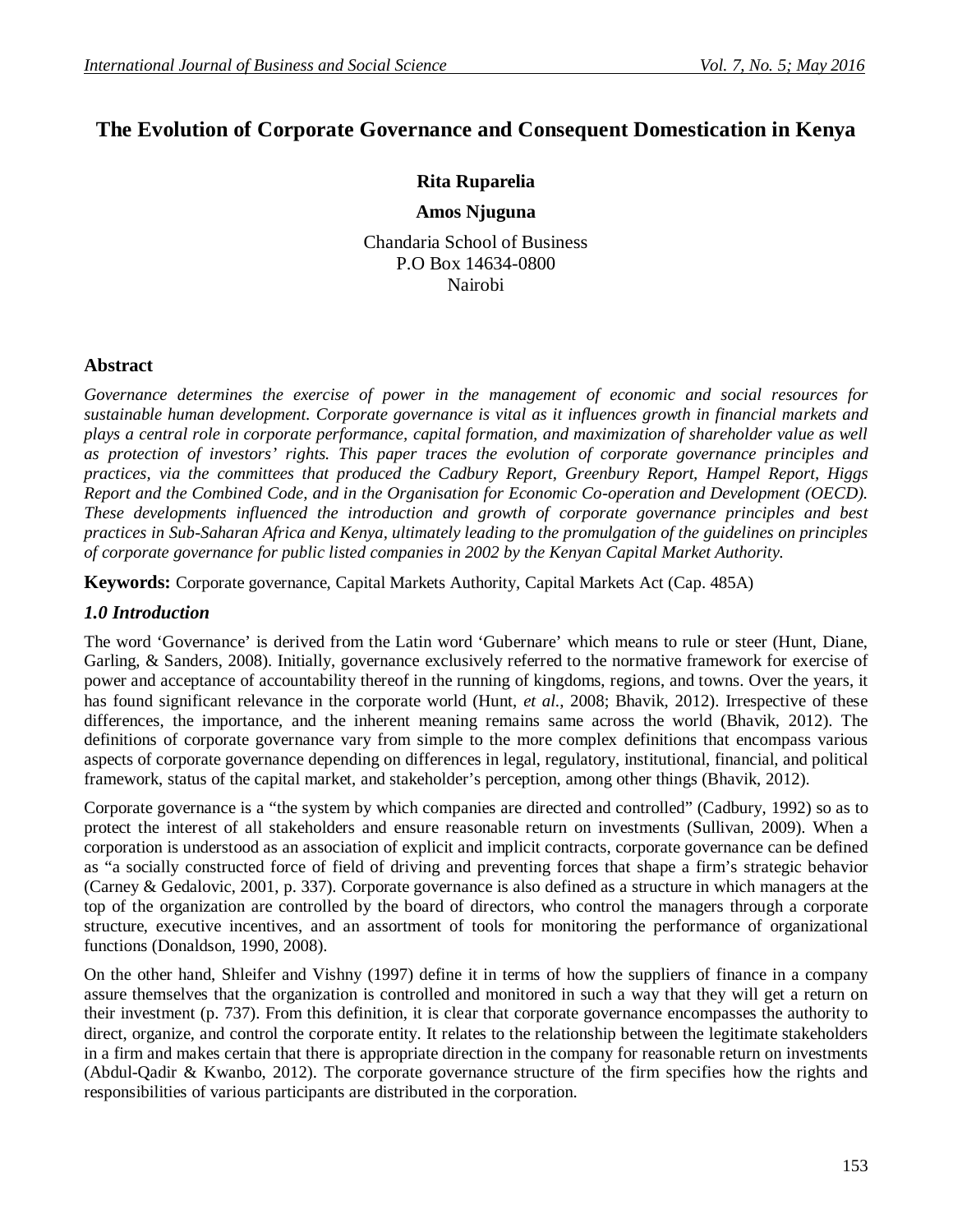The board, managers, shareholders and all other stakeholders are guided by specific rules and procedures for making decisions on corporate affairs (Abdul-Qadir & Kwanbo, 2012).Corporate governance is defined by the Organisation for Economic Co-operation and Development (OECD) as "the system by which business corporations are directed and controlled. The corporate governance structure specifies the distribution of rights and responsibilities among different participants in the corporation, namely; board of directors, shareholders and other stakeholders and spells out the rules and procedures for making decisions on corporate affairs" (OECD, 2004). By doing this, it also provides the structure through which the company objectives are set and the means of attaining those objectives and monitoring performance.

This is the most comprehensive definition that is accepted by most of the countries and multilateral organizations like the World Bank Group (WB), the United Nations (UN), and the Basel Committee for Banking Supervision (BCSB), the International Organization of Securities Commission (IOSCO), the Asian Development Bank (ADB), the Islamic Financial Services (IFS). To this end, corporate governance is concerned with the processes, systems, practices, and procedures that govern institutions. It is also concerned with the resolution of collective action problems among dispersed investors and the reconciliation of conflicts of interest between various corporate claim holders, corporate governance rules can be seen as the outcome of the contracting process between the various principals or constituencies and the Chief Executive Officer (CEO) (Becht *et al*, 2005).

The purpose of the paper is to analyze historical development of corporate governance, with specific reference to the sequential development of corporate governance in the United Kingdom, OECD, Sub-Saharan Africa, and Kenya. The paper analyzes the nature of corporate governance guidelines and practices introduced in each epoch from pre-1900s to the  $21<sup>st</sup>$  Century.

# *2.0.The Evolution of Corporate Governance*

The foundation of corporate governance can be traced to the pioneering work of Berle and Means (1932) who observed that once modern corporations have grown to very large sizes, they could establish a separate system of control from that of direct ownership. This observation created interest in the behavioral dimension of firms. As a term, governance, originated from the work of Chaucer, where 'governance' was associated with being "wise and responsible," or doing that which is appropriate. When applied to companies, governance, from its Latin root 'Gubernare' means to steer (Cadbury, 1992).

Corporate governance is not a recent historical development. While the concept is often presented as a new development, various mechanisms for controlling executive actions have existed since the rise of the corporation (Cadbury, 2002). One of the main drivers in the evolution of corporate governance over the centuries remains corporate failures and systemic crises. The first of these is the South Sea Bubble financial crisis reported in the 1700s that lead to the legislation of new business laws and practices in England. These laws targeted financial mismanagement identified as the main cause of corporate failures. This created the foundation for the changes which would follow the 1929 stock market crash in the United States. In the 1970s, there was a secondary banking crisis in the United Kingdom, the 1980s saw the savings and loans crisis in the United States, and the mid-1990s was marked by the East-Asian economic crises (Flannery, 1996).

Corporate governance gained prominence in the 1980s and 90s due to stock market crashes and general corporate failure across the world (Dagli, Eyuboglu, & Ayadin, 2012). Cutting & Kouzim, 2000) notes that these crises led to the realization that for managers to run effectively and in the right direction, there must be an effective board (Gompers, Ishii, & Metrick, 2003). A long history of company failures such as the collapse of Bank of Credit and Commerce International, Enron, WorldCom, and Parmalat among others also created renewed focus on corporate governance (La Porta, *et al.,* 1999). For example, at Enron, its meteoric growth was fueled by a landmark regulation in the United States that deregulated the electrical power market. This legislation opened the way for Enron to engage in electricity trading and collection of substantial margins from the differences in wholesale and retail prices between States. By 1994, Enron had grown into one of the biggest companies in the world with revenue of nearly \$9 billion and net income of \$453 million (Aebi, Sabato, & Schmid, 2011). However, the company engaged in fraudulent accounting practices by misstating its income and equity value by billions of dollars. The company also created several partnership agreements with companies it had created and used these partnerships to hide huge debts and heavy losses on its trading businesses.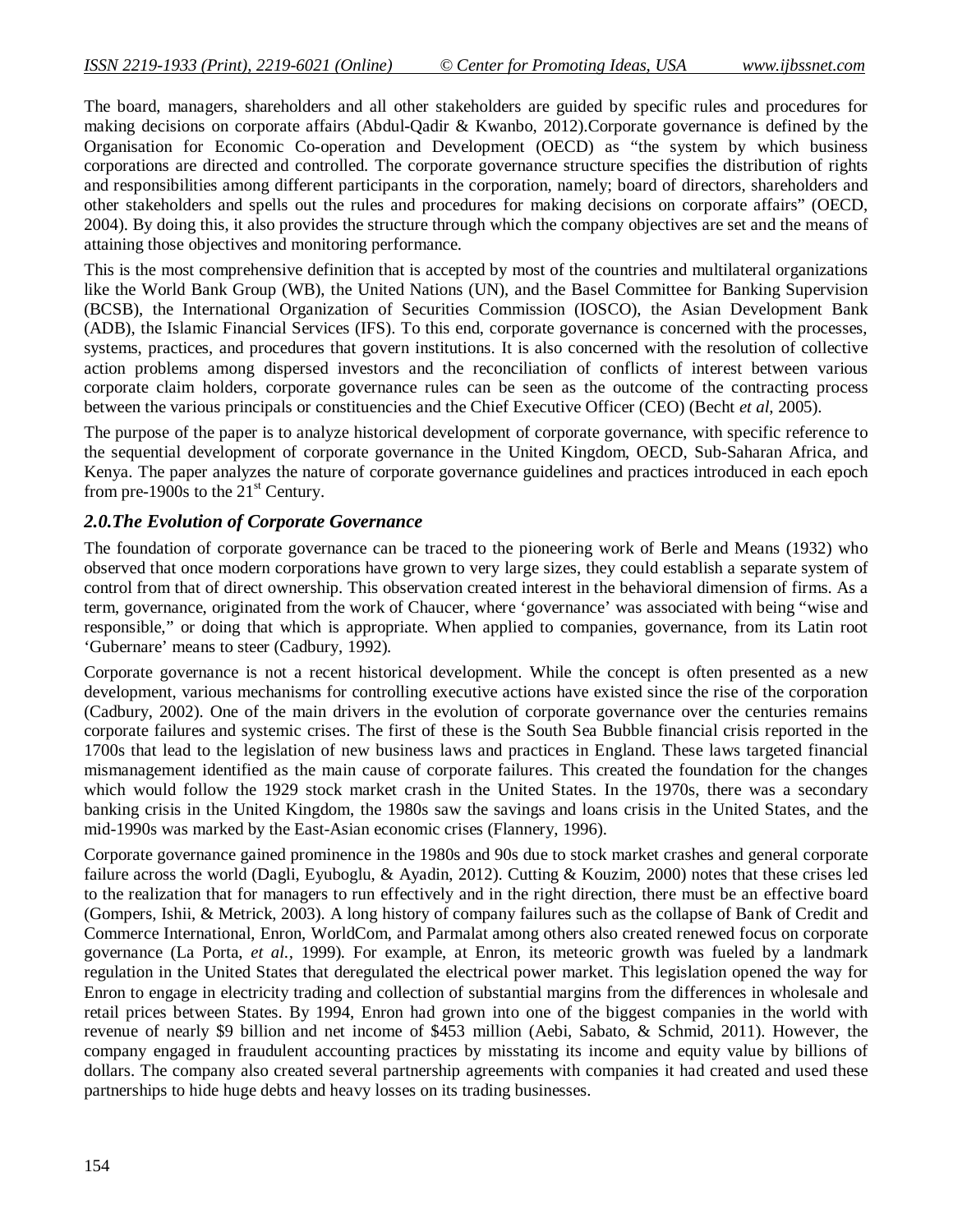This was exacerbated by the fact that the auditor was complicit in perpetrating the fraudulent activities by neglecting to recognize the company's problems. When Enron declared bankruptcy in 2001, thousands of people were thrown out of work and thousands of investors lost billions. These developments created the necessity for corporate governance reform to minimize economic risks and foster public and investor confidence in the financial market, develop appropriate risk management structures and techniques in financial organizations, and improve financial risk management and financial performance (Aebi, Sabato, & Schmid, 2011; OECD, 2009). In recent years, the collapse of Lehman Brothers Holdings during the 2008-2009 financial crisis exposed

weaknesses in the corporate governance structure even in large corporate entities (Aebi, Sabato, & Schmid, 2011). Investigations have attributed the collapse of these companies to corporate governance failures, corporate incompetence, and financial fraud and abuse. Most importantly, they provided the opportunity for reforms and revolution in the laws and practices governing corporate governance (Iskander & Chamlou, 2000). The evolution of corporate governance has been summarized in Table 1.

| Year                                 | <b>Evolution of Corporate Governance</b>                                                                                                                                                                                                                        |
|--------------------------------------|-----------------------------------------------------------------------------------------------------------------------------------------------------------------------------------------------------------------------------------------------------------------|
| <b>Corporate Governance Globally</b> |                                                                                                                                                                                                                                                                 |
| Pre-1900                             | The origin of corporate governance can be traced to the creation of the registered company under the Joint Stock Companies Act of<br>1844 (UK). This marked the beginning of the modern corporation that separates control from ownership (Berle & Means, 1967) |
|                                      | Corporate governance frameworks began developing to protect firms from the actions of professional managers with the passage of<br>the Limited Liability Act of 1855 (UK) to protect shareholders from debt beyond their investment (Parker et al, 2002).       |
| 1980s                                | Corporate governance gains prominence in the 1980s due to stock market crashes across the world and inability of corporate                                                                                                                                      |
|                                      | governance frameworks to prevent corporate failures (Francis, 2000)                                                                                                                                                                                             |
| 1990s                                | Different corporate governance structures are adopted across the world.                                                                                                                                                                                         |
|                                      | Countries that followed civil law (such as France, Germany, Italy, and Netherlands) developed frameworks that focused                                                                                                                                           |
|                                      | on stakeholders (Solomon & Solomon, 2004)                                                                                                                                                                                                                       |
|                                      | Countries that followed common law (such as USA, UK, Canada, Australia and New Zealand) developed frameworks that<br>$\bullet$                                                                                                                                  |
|                                      | focused on shareholders returns/interests (Department of Treasury).                                                                                                                                                                                             |
| 1997                                 | Commonwealth Heads of Government develop the International Corporate Governance Network to promote and coordinate research                                                                                                                                      |
|                                      | and development in corporate governance.                                                                                                                                                                                                                        |
| 1999                                 | Commonwealth Heads of Government establishes Commonwealth Association for Corporate Governance (CACG), which                                                                                                                                                    |
| 1999                                 | developed CACG Guidelines - Principles for Corporate Governance in the Commonwealth<br>Global Corporate Governance Forum was developed by the World Bank Group and OECD.                                                                                        |
|                                      | Corporate Governance in Sub-Saharan Africa                                                                                                                                                                                                                      |
| 1990s                                | The King's Committee Report and Code of Practice for Corporate Governance in South Africa published in 1994 stimulate                                                                                                                                           |
|                                      | corporate governance in Africa.                                                                                                                                                                                                                                 |
|                                      | Zimbabwe<br>establish<br>national<br>Africa,<br>Ghana,<br>and<br>institutional<br>South<br>mechanisms<br>promote<br>to                                                                                                                                          |
|                                      | good corporate governance.                                                                                                                                                                                                                                      |
|                                      | World Bank Group and Commonwealth Association provide training and technical support to Botswana, Mali, Cameroon,                                                                                                                                               |
|                                      | Mauritania, Senegal, Sierra Leone, Tunisia, Zambia, Gambia and Mozambique to establish national corporate governance                                                                                                                                            |
|                                      | mechanisms                                                                                                                                                                                                                                                      |
| 1998,1999,                           | Regional conferences held in Kampala, Uganda in June 1998 and September 1999 to create awareness and promote regional co-                                                                                                                                       |
| 2000                                 | operation in corporate governance.                                                                                                                                                                                                                              |
|                                      | June 1998 conference: there is a resolution that each member state should develop a corporate governance framework and<br>$\bullet$                                                                                                                             |
|                                      | code of best practice, with particular emphasis on harmonizing frameworks under the East African region by establishing                                                                                                                                         |
|                                      | a regional body under East African Cooperation to promote corporate governance.<br>September 1999 conference: the June 1998 resolutions are re-affirmed and the need for good corporate governance<br>$\bullet$                                                 |
|                                      | strengthened.                                                                                                                                                                                                                                                   |
|                                      | Uganda establishes the Institute of Corporate Governance of Uganda to formulate a national code of best practice for<br>٠                                                                                                                                       |
|                                      | corporate governance.                                                                                                                                                                                                                                           |
|                                      | Tanzania<br>organizes<br>the<br>East<br>African<br>Regional<br>Workshop<br>on<br>corporate<br>early<br>governance<br>$\bullet$                                                                                                                                  |
|                                      | in the year 2000.                                                                                                                                                                                                                                               |
|                                      | In Kenya, the Private Sector Initiative for Corporate Governance continues to liaise with Uganda and Tanzania towards<br>$\bullet$                                                                                                                              |
|                                      | the establishment of a Regional Center of Excellence in Corporate Governance.                                                                                                                                                                                   |
| <b>Corporate Governance in Kenya</b> |                                                                                                                                                                                                                                                                 |
| 1998, 1999                           | Consultative Corporate Sector seminars held in November 1998 and March 1999 resolves to establish a Private Sector Initiative for                                                                                                                               |
|                                      | Corporate Governance charged with the responsibility to formulate and develop a code for best practice for corporate governance in                                                                                                                              |
|                                      | the country; exploring ways of establishing a national body for corporate governance; and coordinating developments in corporate                                                                                                                                |
|                                      | governance in Kenya with other initiatives in East Africa, Africa, and globally.                                                                                                                                                                                |
| October<br>1999                      | The Private Sector Initiative for Corporate Governance develops and adopts a national code of best practice for corporate                                                                                                                                       |
| 2002                                 | governance to guide developments in Kenya.<br>The desire to institutionalize the principles of corporate governance in Kenya led to the promulgation of the Guidelines on Principles                                                                            |
|                                      | of Corporate Governance for Public Listed Companies in 2002 by the Capital Market Authority (CMA)                                                                                                                                                               |

#### **Table 1: Overview of the Evolution of Corporate Governance**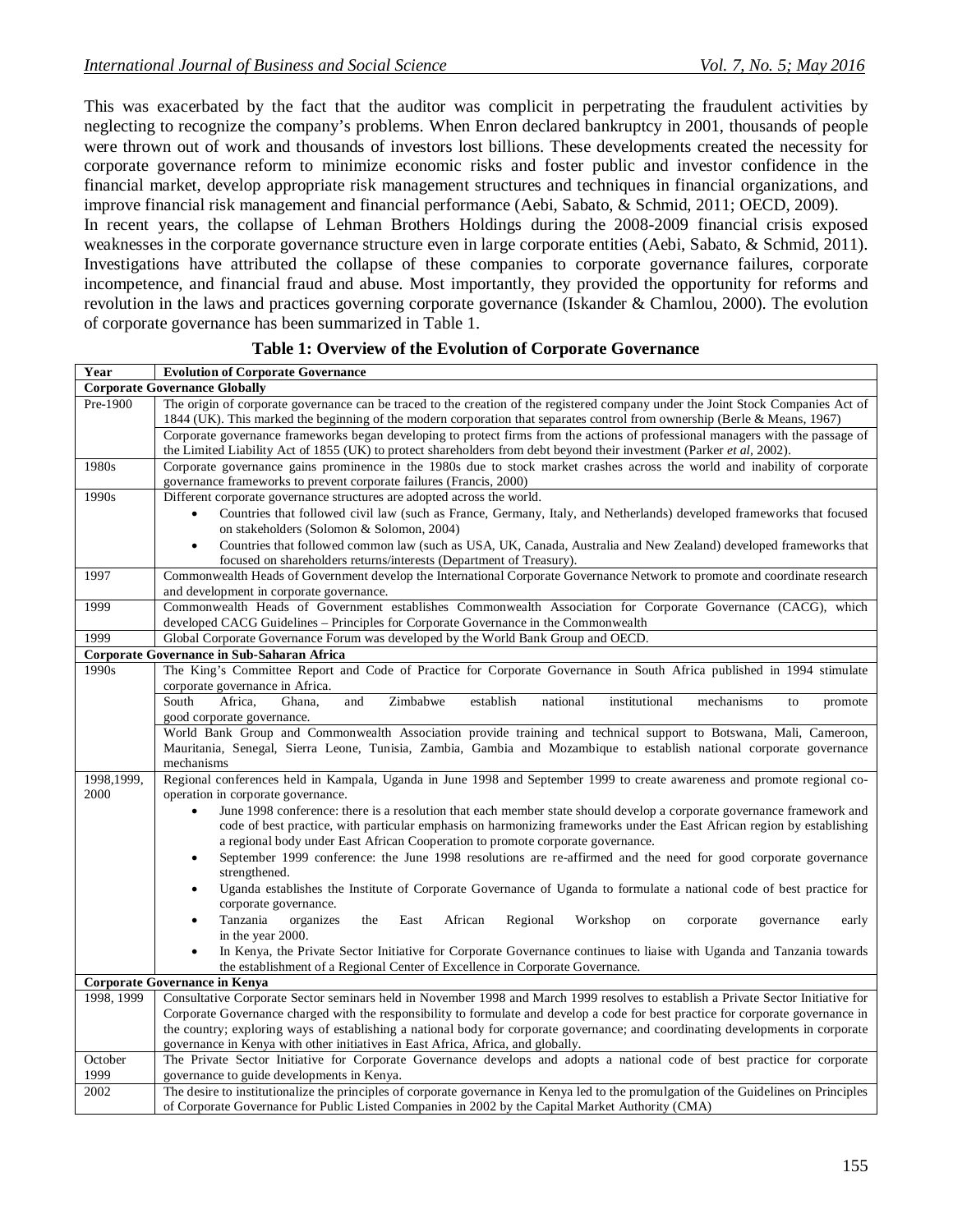Various principles, guidelines, and codes have been developed over the past decades around the world. The Western world has greatly influenced the growth in theory and practice of corporate governance. The subsection below presents a comprehensive examination of the main countries that have served as the epicenter for the growth in guidelines and standards and provided the foundation for the development of corporate governance coded in Sub-Saharan Africa and Kenya.

# **2.1.United Kingdom**

The UK has contributed immensely to the research in corporate governance. The UK is the origin of the major committees that began addressing corporate governance issues. The main committees include The Cadbury Report (1992), The Greenbury Report (1995), The Hempel Report (1998), The Higgs Report (2003); and The Combined Code on Corporate Governance (2003).

The Financial Reporting Council, London Stock Exchange and the professional accountancy institutions set up the Committee in May 1991 to assess "The Financial Aspects of Corporate Governance". The Chairman of the committee was Sir Adrian Cadbury, from which the findings "The Cadbury Report" took its name. The main responsibilities of the committee were to outline the responsibilities of executive and independent directors, board audit committees, responsibilities of auditors with respect to the shareholders and the board. The Committee recommended that listed companies at the London Stock Exchange should adopt and comply with the Code of Best Practice. Companies were therefore requested to disclose a statement of compliance/non-compliance with this code in their annual financial statements. Companies were also expected to follow guidelines which called for the establishment of a sound governance structure, and a board of directors to monitor and govern the organization. One of the major recommendations in the report was the need to increase the number of independent non-executive directors, separate the posts and responsibilities of the CEO of the company and the Chairman of the Board, and set up sub-committees in the board with the capacity of monitoring and judging the activities of the management.

The Greenbury Report (1995) came into being in 1995 to examine issues surrounding directors' remuneration arising from public complaints and concerns by shareholders. The report drew its name from the Chair, Sir Richard Greenbury. The Committee developed a Code of Best Practice that was to act as a guidance framework for listed companies to make decisions on director's remuneration. The report recommended the creation of Remuneration Committees in the boards consisting of independent directors to determine both the director remuneration to avoid the potential of interest caused when the directors' pay is set by the management. The board was also required to publish and disclose the remuneration policies guiding the remuneration of executive and non-executive directors as well as the policies guiding how long a director can serve in a company.

In 1998, Sir Ronald Hampel chaired the Committee set up to review the recommendations of the Cadbury Report (1991) and The Greenbury Report (1998). The Committee drew membership from various organizations and individuals. The findings of the committee included a review of the roles of executive directors and non-executive directors, as well as auditing committees and their role in corporate governance. From the review, a list of approximately twenty corporate governance principles were isolated and promoted as being necessary for good corporate governance. These principles encompassed: the specific role of directors, recommendations about board remuneration, shareholders rights and roles, and measures for ensuring accountability and transparency. It also recommended the establishment of clear roles for executive and non-executive directors and reiterated the separation of the CEO from that of the Board Chairman. Finally, it recommended that the process of nominating directors, remuneration, and auditing should be driven mainly by independent directors.

In 2003, Derek Higgs was appointed by the UK government to carry out a review of the responsibilities of independent directors. The terms of reference included assessing the population of non-executive directors, the process of appointing non-executive directors, their independence and effectiveness, accountability mechanisms and board remuneration. The review also touched on board effectiveness, with particular emphasis on the association between independent directors and the financial performance of listed firms. The committee generated a final report; "Review of the role and effectiveness of non-executive directors," popularly called the Higgs Report, published in 2003. One of the major recommendations of the review was to establish a clear definition of an independent non-executive director (Solomon & Solomon, 2004). The definition of independence was to take into account relationships that may affect the director's objectivity. Another recommendation was that at least 50% of the board must be independent directors.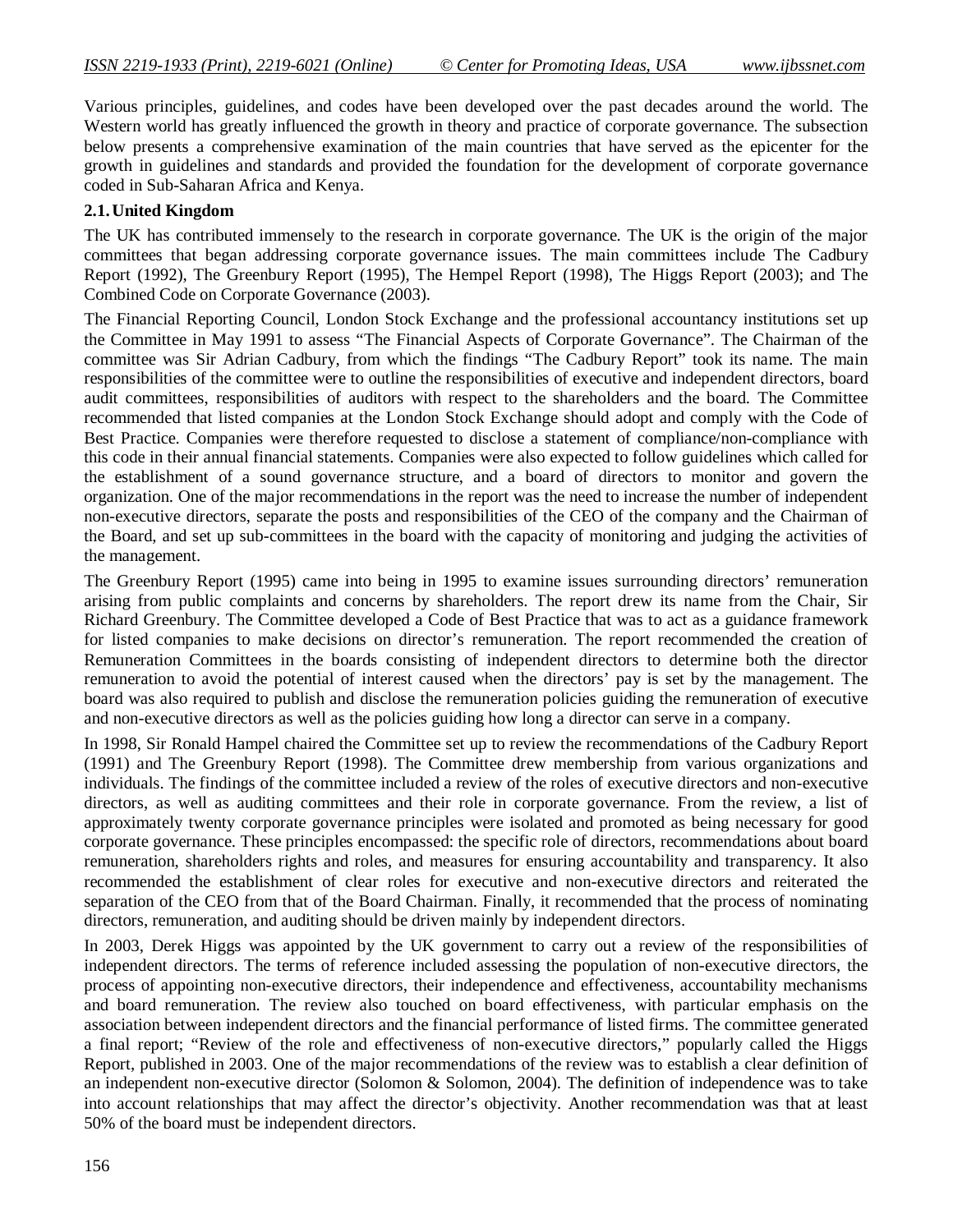Further, the appointment of directors must take into account the concerns of shareholders. The report maintained that the CEO and board chairman should separate. The board should establish a nomination committee charged with the responsibility of evaluating individual directors, the board, and sub-committees annually. Finally, the report recommended that the level of director's remuneration should be sufficient and fair in order to attract highly qualified individuals (Mallin, 2005)

Drawing from the recommendations of The Cadbury Report (1991), The Greenbury Report (1995), The Hampel Report (1998), and The Higgs Report (2003), a combined code was generated in 2003. The main components of the Combined Code of Corporate Governance included the corporate principles of corporate governance; the role of the board and board chairperson; the role of independent directors, and the formation and roles of the audit and remuneration committees. The committee also recommended a revised Code of Principles of Good Governance and Code of Best Practice, in addition to guidelines on the recruitment, appointment, and professional development of non-executive directors, as well as the roles of the various board committees and a performance evaluation checklist.

#### **2.2.Organisation for Economic Co-operation and Development**

Many governance problems arise from the separation of ownership and control. Given the pre-eminence given to shareholder rights in corporate law, one of the most important tasks of any corporate governance framework is to ensure the maximization of shareholder value (Aquilera & Cuervo-Cazurra, 2004). In this regard, the best governance mechanism is that which minimizes the agency costs in the system while keeping an optimum balance between power and accountability. A good corporate governance system should provide incentives for the management to freely pursue the objectives of the firm in the interests of the shareholders facilitate monitoring and ensure better firm performance (Aquilera & Cuervo-Cazurra, 2004).

The OECD principles were promulgated in 1999. The aim of these principles was to provide a framework that governments could adopt to improve the legal, institutional, and regulatory framework for corporate governance (OECD, 1999). These principles could also be adopted by stock exchanges, companies, and investors. The OECD principles are not legally binding, and uptake is voluntary, because they only act as a broad-based framework that can be used by a country in developing its own corporate governance codes. Since the principles were published, they have been widely adopted by governments, stock exchanges, and companies. Over the past decade, representatives of 30 countries have played a central role in constantly reviewing the principles to ensure that they are in tune with changing demands in the corporate and regulatory environment.

The principles that were released by OECD in 1999 and they have received worldwide recognition as an international benchmark for sound corporate governance. They have been adopted by governments, regulatory agencies, corporations and shareholders, and investors in OECD and non-OECD countries. The principles have been revised in 2004 and advanced to capture developments since the initial release, and emphasis on shareholder rights and value maximization has been strengthened (Manawaduge, 2012). The reworked principles now cover the foundation of an effective corporate governance framework, shareholder rights, roles of shareholders, and guidelines for ensuring that disclosures are done in an accountable and transparent manner.

# **2.3.Sub-Saharan Africa**

Owing to the effects of corporate governance in promoting the performance of the firm, market, and economy, poor governance has increasingly been cited as one of the most important factors contributing to poor economic performance in most developing countries (Ongore & K'Obonyo, 2011). The World Bank has repeatedly argued that poor economic performance in most developing countries, particularly in Sub-Saharan Africa (SSA), is attributed to poor governance. The issue of governance in Africa was first raised in 1988 in the World Bank report evaluating ten years of structural adjustment lending experience. The report noted that "severe institutional and managerial weaknesses in the public and private sector have proved unexpectedly serious as constraints to better performance" (World Bank, 1988; Kerandi, 2008). The issue of "good governance" was further amplified by the 1989 World Bank report on SSA when the crisis in the region was termed as a "crisis of governance" (World Bank, 1989; Kerandi, 2008). International financial institutions (IFIs) have since then focused on improving the effectiveness of public sector institutions and the performance of public policies. Naim (1999) observed that the rediscovery of institution has become the key focus of IFIs in as far as reforms are concerned. Naim explains that "no speech or policy paper could be written about market reform without including a fashionable reference to the need to strengthen institutions" (Naim, 1999).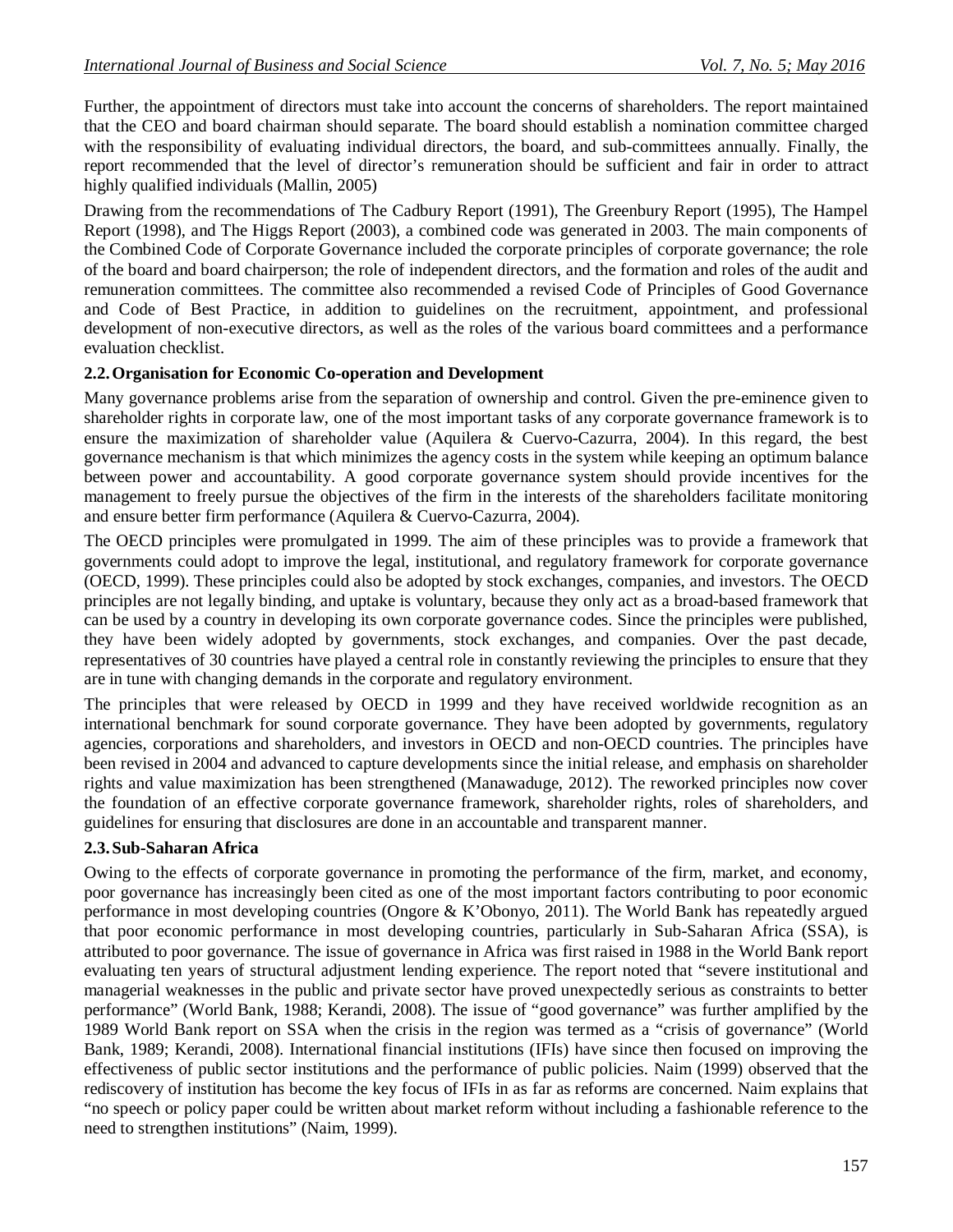International financial institutions have repeatedly justified their involvement in promoting governance in developing countries arguing that it falls directly within their mandate and expertise (IMF, 2002). The International Monetary Fund (IMF) states that it "places great emphasis on good governance when providing policy advice, financial support, and technical assistance to its 184 member countries" (IMF, 2002). On its part, the World Bank says that its fundamental role is to help countries work better and it cannot afford to turn away when "a country is plagued by deeply dysfunctional public institutions that limit accountability, set perverse rules of the game, and are incapable of sustaining development" (World Bank, 2013). Therefore, since the 1990s both multilateral and bilateral donors have factored governance agendas into their financial assistance to developing countries (World Bank, 1997). For example, Santiso (2002) notes that since 1996 World Bank had been actively involved in over 600 governance-related programs in 95 countries and is involved in supporting significant programs of governance and public sector reform in 50 countries. Other donors are also doing the same and thus leading to increased focus in governance agendas for most countries in the SSA region (Grindle, 2004).

Economic globalization has been one of the driving forces behind the major economic reforms in many Sub-Saharan African countries (Asiedu, 2004; Berry, 2009). However, these reforms are still incomplete, particularly from the point of view of foreign investors (Asiedu, 2004). Good corporate governance practices, both at the country and the company level, are regarded as important factors for attracting domestic investment and ensuring greater inflows of foreign direct investment (Claessens, 2006). Thus, to attract investors companies need to implement good corporate governance practices. In other words, company's adherence to good corporate governance practices is thought to be an important factor in investment decisions (OECD, 2004). Owing to these benefits, a number of Sub-Saharan African countries have adopted codes of corporate governance similar to those advocated and used in developed countries. These codes or recommended "best practices" are based on similar codes promoted by organizations (OECD, 2004), private scholars (Shleifer & Vishny, 1997) and practitioners (Cadbury, 1992, Greenbury, 1995). For example, the corporate governance codes of Sub-Saharan African countries such as Nigeria, Kenya, and Ghana recommend that companies have non-executive directors, form audit committees with independent members, and separate the positions of chairperson and chief executive as among of good practices of corporate governance. Many of these corporate governance practices promoted in Sub-Saharan Africa originate from developed countries (Hearn, 2011).

On the contrary, developed countries have, over a long period of time, developed and implemented systems of laws and regulations that govern stock markets and other economic activities (La Porta *et al*., 2008). These systems set the "rules of the game" in the market (North, 1990), and accordingly help different stakeholders to interact with each other more easily. Even though many reforms have been undertaken, Sub-Saharan African countries still have rather undeveloped stock markets, and in most cases the stock markets only opened in the 1990s, except in the cases of Kenya and Nigeria, whose stock markets started trading in 1954 and 1960, respectively. Before the recent economic reforms that opened up the market for private ownership, the distribution of profits to owners was not a major concern. Previously, executives had few incentives to ensure that their companies made a profit and paid dividend; hence, the application of good corporate governance practices was not important, to either the executives or the owners (Munisi & Randoy, 2011).

The enforcement of laws and regulations is regarded as a central issue of good corporate governance practice (Berglöf & Claessens, 2006, La Porta *et al*., 2008). Strong law enforcement reduces the gap in information quality between company insiders and outsiders, which consequently reduces the costs of external financing. Many developing countries, including those in Sub-Saharan Africa, have relatively weak systems of laws and regulations (Rossouw, 2005). Some of these countries lack some of the laws and regulations that would protect the interests of different stakeholders. Even when good laws and regulations exist, enforcement is often relatively poor (Okpara, 2011). Many of these countries are perceived to be highly bureaucratic and corrupt (Kaufmann *et al.,* 2009).

According to the Transparency International Indices, many Sub-Saharan African countries are ranked among the most corrupt countries in the world (Transparency International, 2009). Corruption and bureaucracy alter the effectiveness of legal systems (Deflem, 1995), and particularly the enforcement of laws, even in countries where good laws exist. Poor legal systems hinder the effectiveness of market activities and this leads to low productivity (Lambsdorff, 2003). The existence of weak legal systems and their effects on economic activities have major implications for the types of corporate governance practices that can be applied effectively across Sub-Saharan Africa.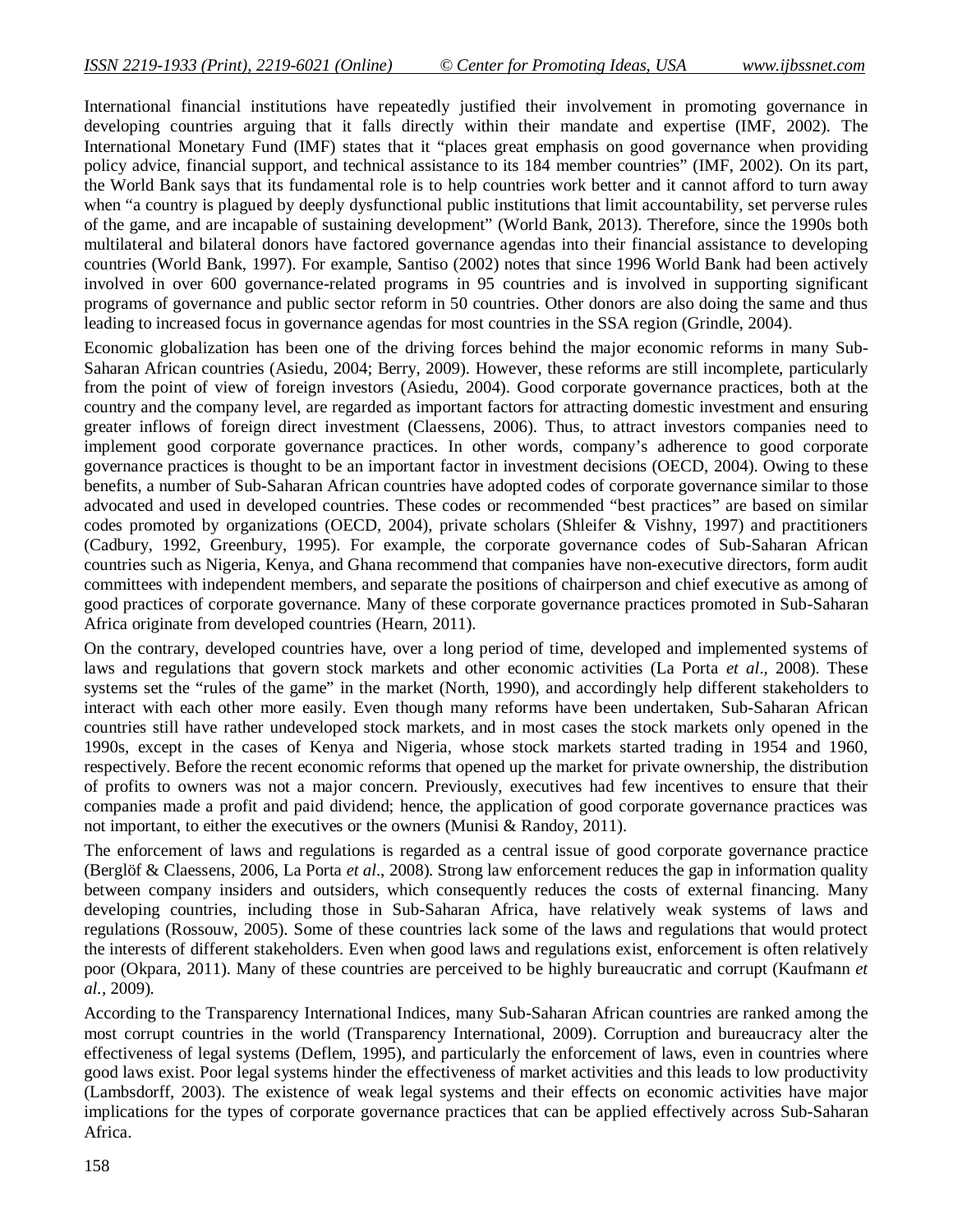# **2.4.Kenya**

Before liberalization of Kenya's economy in the 1990s which institutionalized privatization of government corporations, accountability in the public sector was largely lacking. Lack of accountability in the public sector was replicated in the private sector. Furthermore, inefficiency had been institutionalized (Bebchuck, Cohen, & Ferrell, 2004). This was further compounded by the absence of a corporate governance framework. With senior government officials owning shares in the few publicly held companies, the government was not fervent on enforcing securities laws (Gakeri, 2013). The boards of directors of many listed company consisted of friends, relations and political associates of government officials. The situation was exacerbated by the fact that the NSE was under the control of family owned and managed stock brokers whose driving force was business not regulation. Consequently, the NSE had a cordial relationship with listed companies and seldom invoked regulatory sanctions for non-compliance with listing or membership rules (Gakeri, 2013).

Privatization of government enterprises introduced new dynamics into the market place, for instance, new companies floated securities, and the public subscribed for them with enthusiasm. These companies were subsequently listed on the Nairobi Securities Exchange. The establishment and subsequent inauguration of the Capital Markets Authority (CMA) in 1990 did not fundamentally alter the corporate governance landscape in the country (Mulili & Wong, 2011).The desire to institutionalize the principles of corporate governance in Kenya led to the promulgation of the guidelines on principles of corporate governance for public listed companies in 2002 by the Capital Market Authority (CMA) (Gakeri, 2013; Musikali, 2014).

The guidelines are contained in Gazette Notice No. 3362, The Capital Markets Act (Cap. 485A) which confers the powers to issues the guidelines to the Capital Markets Authority. The guidelines were developed taking into account the work undertaken by various jurisdictions through task forces and committees in the United Kingdom, Malaysia, South Africa, OECD, and the Commonwealth Association for Corporate Governance. CMA has also supported in the development of the code of best practice for corporate governance in Kenya issued by the Private Sector Corporate Governance Trust in Kenya.

The guidelines were developed as a response to the growing importance of corporate governance issues in both emerging and developing economies and for promoting growth in domestic and regional markets. The guidelines recognize the role of good governance in corporate performance, capital formation, and maximization of shareholder value as well as protection of investors' rights. The primary objective of the guidelines is to strengthen corporate governance practices by public listed companies in Kenya and to promote the standards of self-regulation so as to bring the level of governance in line with international trends. The guidelines are both prescriptive and non-prescriptive to promote creativity and innovative dynamism to corporate governance in listed companies. CMA expects companies to adopt, nurture, and encourage the evolution of practices into best practices, while also expecting that directors must comply with minimum requirements. Therefore, compliance is an essential part of disclosure obligations in corporate annual reports and every listed company is required to disclose, on annual basis, in its annual report, a statement of the directors as to whether the company is complying with corporate guidelines. The guidelines took effect in 2002 as Capital Markets (Securities) (Public Offers, Listing and Disclosures), Regulations, 2002.

The guidelines are divided into two parts: principles of good corporate governance and recommended best practices in corporate governance.

#### **2.4.1. Principles of Good Corporate Governance Practices**

The principles of good corporate governance revolve around guidelines governing directors, Chairman and Chief Executive, shareholders, audit and accountability and general practices. The guidelines governing directors are concerned with the establishment of the board and board committees, director's remuneration, supply and disclosure information, board balance, appointments to the board, multiple directorships, re-election, and resignation of directors. Listed companies are required to establish a board with relevant committee; the audit and nominating committee, among others. Director remuneration should be sufficient to attract and retain directors. Executive director's compensation should be competitively structured and linked to performance, while nonexecutive director's remunerations should be competitive in line with remuneration in competing sectors (CMA, 2002).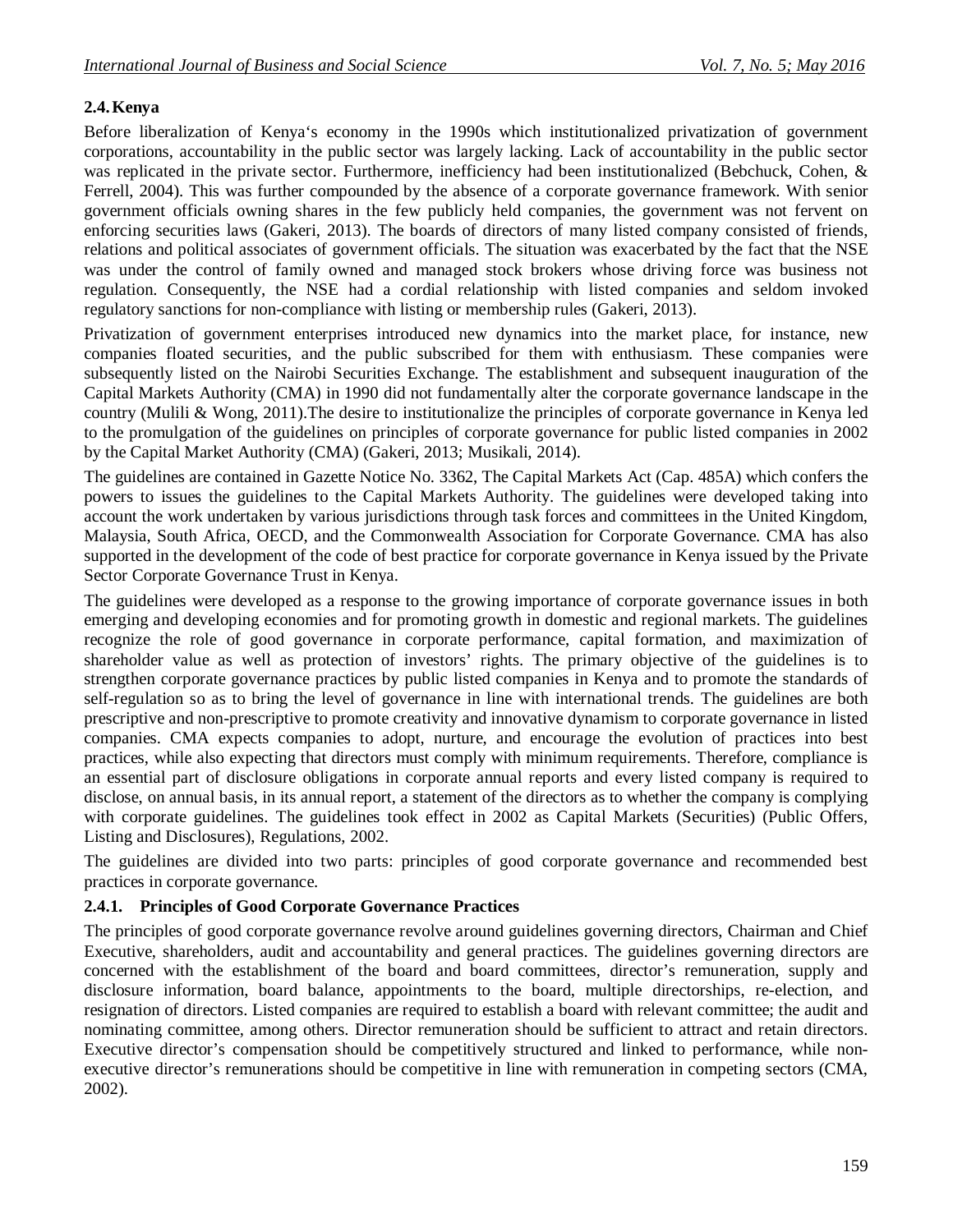The board should, at all times, be supplied with relevant, accurate and timely information to enable it to discharge its duties. The board must also annually disclose in its annual report, its policies for remuneration, including incentives to the board. On board balance, the board should compose of a balance of executive directors and nonexecutive directors (including at least one third independent and nonexecutive directors) of diverse skills or expertise in order to ensure that no individual or small group of individuals can dominate the boards**'** decision making processes. On appointments, there should be a formal and transparent procedure for appointment of directors to the board, and disclosure of any potential area of conflict. Directors in the boards of listed companies are required to hold not more than five directorships in public listed companies. Finally, the regulations governing directors also separate the role and responsibilities of the chairman and chief executive to ensure that there is a balance of power of authority and adequate checks and balances. Further, a person holding a chairperson position in a publicly listed company cannot hold such a position in more than two listed companies at the same time (CMA, 2002).

Regulations governing shareholders revolve around the procedures for approving major decisions and annual general meetings. The guidelines note that shareholders must participate in making major decisions in the company. It is the responsibility of the board to provide all shareholders with information on all relevant matters, but not limited to major disposal of the Company's assets, restructuring, takeovers, mergers, acquisitions, or reorganization. The board should also communicate to shareholders all the information on annual general meetings and satisfy the shareholders' demands about the performance of the company. Another important principle is accountability and audit. The guidelines stipulate that the board must present an objective and understandable assessment of the Company's operating position and prospects, in line with International Accounting Standards. Boards in listed companies must establish and maintain a sound system of internal control to safeguard the shareholders investments and assets.

Additionally, the board should establish a formal and transparent arrangement for shareholders to effect the appointment of independent auditors at each annual general meeting; and maintain a professional interaction with the Company's auditors (CMA, 2002).

The general principles concern public disclosures, integrity of chief financial officers of listed firms, company secretaries, and auditors. In summary, there should be public disclosure in respect of any management or business agreements entered into between the Company and its related companies, which may result in a conflict of interest; the Chief Financial Officers and persons heading the accounting department of every issuer shall be members of the Institute of Certified Public Accountants established under the Accountants Act; Company Secretary of every public listed company shall be a member of the Institute of Certified Public Secretaries of Kenya established under the Certified Public Secretaries of Kenya Act; and auditor of a public listed company shall be a member of the Institute of Certified Public Accountants and shall comply with the International Auditing Standards (CMA, 2002).

# **2.4.2. Recommended Best Practices in Corporate Governance by Public listed companies**

The guidelines also list recommended best practices in corporate governance by listed companies revolve around best practices relating to the board of directors, chairman and chief executive, shareholders, conducting general meetings, and accountability and the role of audit committees. The adoption of these practices is essential for public companies in Kenya in order to maximize shareholders value through effective and efficient management of corporate resources (CMA, 2002).

The board of directors has the primary responsibility of fostering long-term business of the corporation and ensuring that it achieves its fiduciary responsibility to shareholders. The board of directors is responsible for defining the mission, strategy, goals, risk policy, and objectives of the firm. They also oversee corporate management and operations, management accounts**,** major capital expenditures and review corporate performance and strategies at least on a quarterly basis; identify the corporate business opportunities, evaluate business risks, and guide the implementation of appropriate strategies; develop appropriate staffing and remuneration policy; review company's internal control mechanisms; establish information sharing system with shareholders; monitor corporate governance practices; and advance the company's interests at all time(CMA, 2002).

The board should be constituted in such a way that there is a balance between independent, non-executive, and executive directors, with independent and non-executive directors constituting at least one third of the board. The membership of the board should also reflect the company's shareholding structure.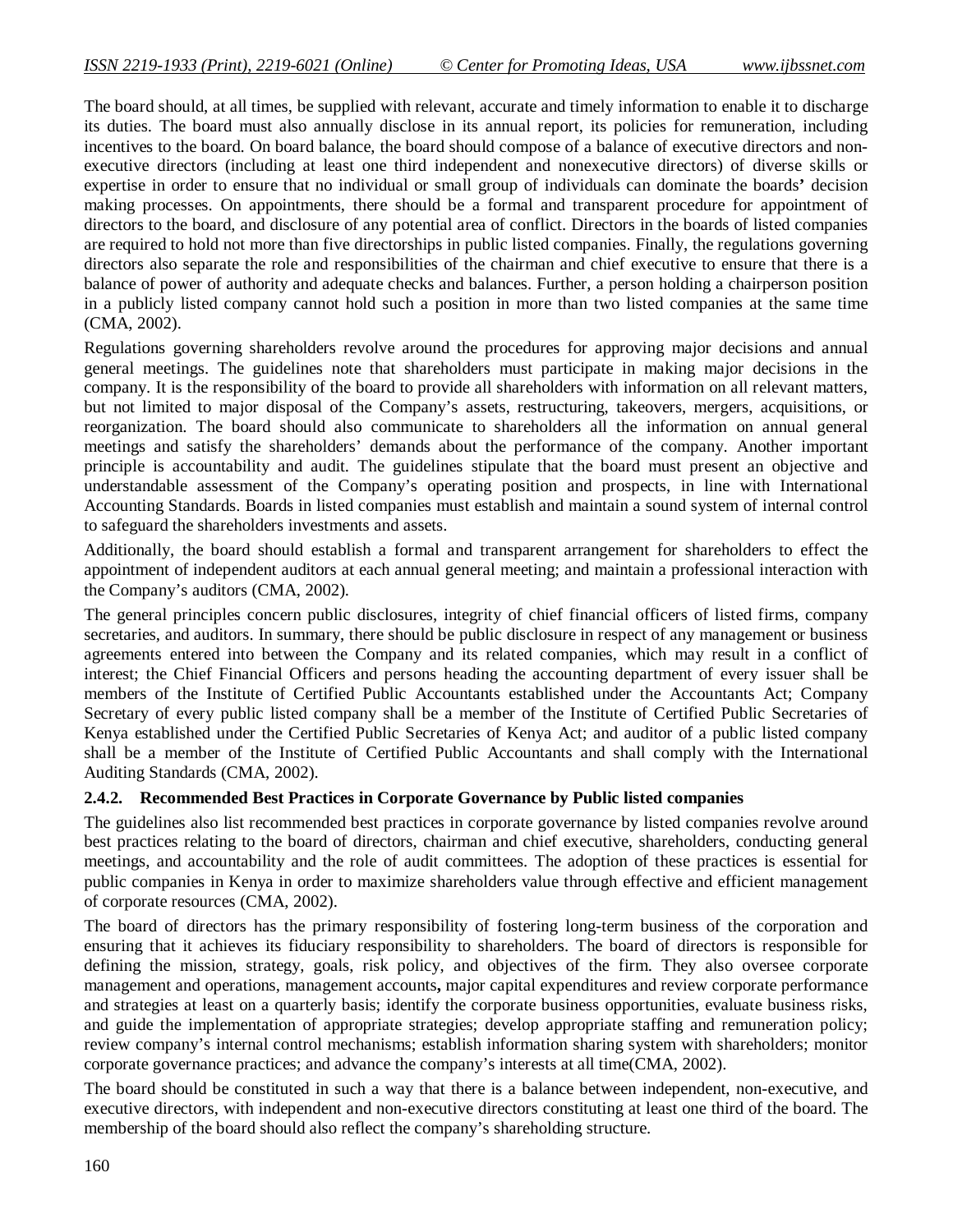The recommended board size is not defined but it should not be too large to undermine an inter-active discussion during board meetings or too small such that the inclusion of a wider expertise and skills to improve the effectiveness of the board is compromised. Finally, the board should have the ability to monitor and manage potential conflict of interest between the board, management, and shareholders (CMA, 2002).

Regulations also recommend that the board must have a nominating committee, equipped to nominate persons of high calibre, expertise, and credibility to the board. Of importance in the composition is that boards of listed companies should have equitable gender representation and should have a national outlook. Finally, no board member should be a director in more than five listed companies. It is recommended that a remuneration committee be set up to determine remuneration packages that are linked to corporate performance. The board must report consolidated total remuneration of directors in the annual statements of financial performance. On the other hand, audit committees, composed of at least three independent and non-executive directors, should be established to effectively oversee the financial reporting process and ensure that the company has appropriate internal controls (CMA, 2002).

The CMA guidelines recommend that the position for the Chairperson to the board and the Chief Executive of the company should be separate. In case, these positions are combined, there should be a rationale. This can only be justified it the dual role is for a limited in duration and it must be approved by shareholders. The Chairperson must be an independent and non-executive director. The board must establish clear succession plans (CMA, 2002).

On shareholders, the best practices relate to ensuring equitable terms of shareholders, access to relevant information about the corporate performance, security in the transfer and registration of ownership, right to participate and vote at the general shareholders meeting including the election of directors, entitlement to ask questions and seek clarifications on annual reports, and entitlement to distributed profit in form of dividend and other rights for bonus shares, script dividend or rights issue, as applicable and in the proportion of its shareholding in the Company. All shareholders should be encouraged, to participate in the annual general meetings and to exercise their votes. The guidelines further stipulate the best practices for conducting general meetings (CMA, 2002).

# *3.0.Conclusion*

Corporate governance is concerned with the processes, systems, practices and procedures that govern institutions as well as the resolution of collective action problems among dispersed investors and the reconciliation of conflicts of interest between the board of directors, management and shareholders. A strong commitment from the board and the senior management, effective risk control, high level of transparency and disclosure of financial and non-financial information, well defined shareholders rights, effective monitoring of the corporate governance practices and long term commitment to good corporate governance practice, are essential to listed companies in Kenya. Sound corporate governance regimes are a positive development that has the ability to generate positive returns for a company, boost investor confidence, and maximize shareholder returns. Understanding the evolution of corporate governance is therefore an important step in strengthening compliance with corporate governance principles and best practices.

# *References*

- Abdul-Qadir, A. & Kwanbo, L. (2012). Corporate Governance and Financial Performance in Post-Consolidation Era in Nigeria. *International Journal of Social Sciences and Humanity Studies,* 4(2), 1309-8063.
- Aebi, V., Sabato, G., & Schmid, M. (2011). Risk Management, Corporate Governance, and Bank Performance in the Financial Crisis. 10th GUBERNA European Corporate Governance conference in Brussels (2010) and the University of St. Gallen, January 2011.
- Aguilera, R. V., & Filatotchev, I. (2008). An Organizational Approach to Comparative Corporate Governance: Costs, Contingencies and Complementarities. Organization Science, 19, 3, 475-492.
- Aguilera, R.V. & Cuervo-Cazurra, A. (2004). Codes of Good Governance Worldwide: What's the Trigger? *Organization Studies*, 25, 417-446.
- Asiedu, E. (2004). Policy Reform and Foreign Direct Investment in Africa: Absolute Progress but Relative Decline, 22, 1, 41–48.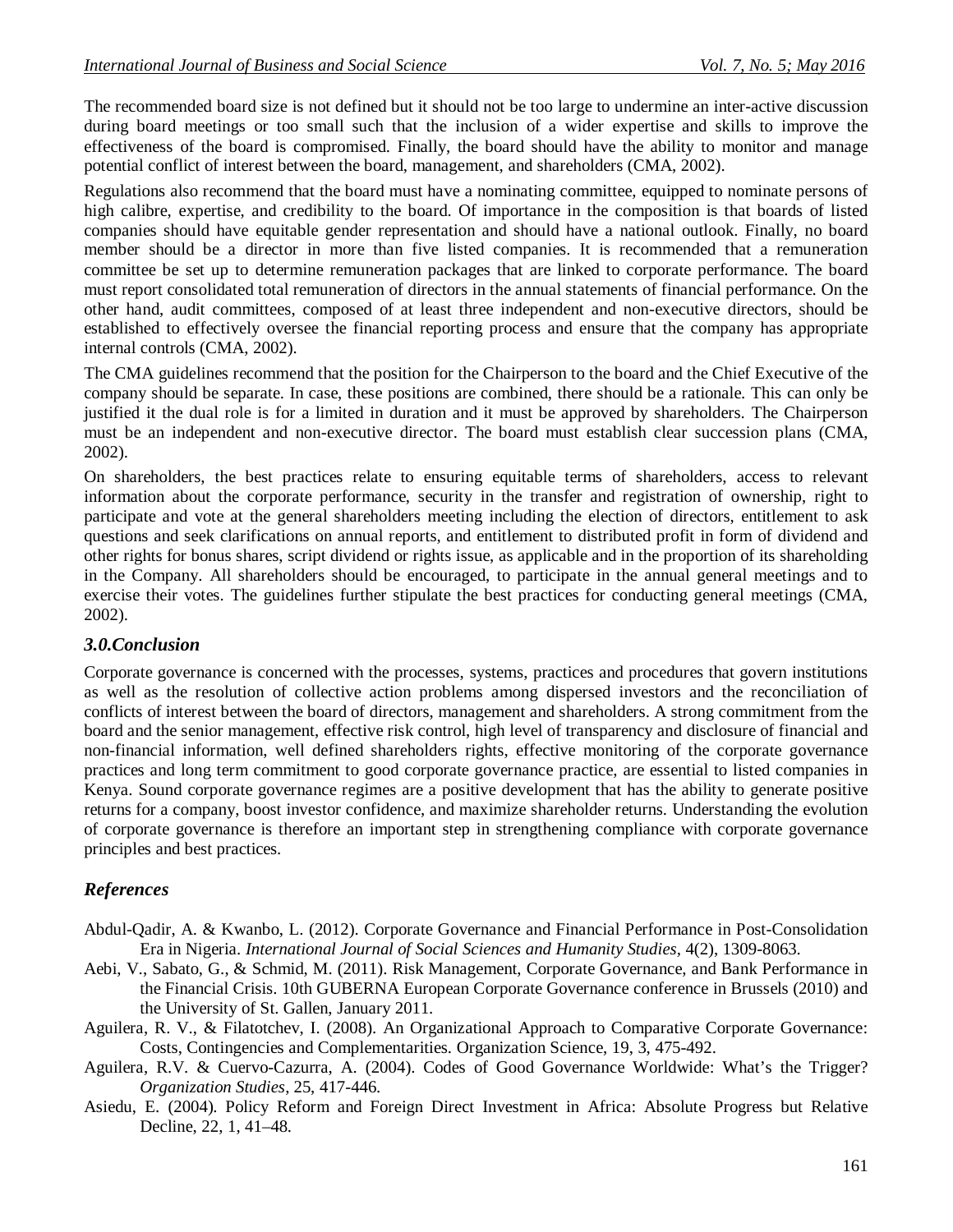- Bebchuk, L., Cohen, A. & Ferrell, A. (2009). What Matters in Corporate Governance? *The Review of Financial Studies,* 22, 2, 783-827
- Becht, M., Bolton, P., & Roell, A. (2005). *Corporate Governance and Control.* ECGI Working Paper Series in Finance, *Working Paper* 02/2002.
- Berglöf, E. & Claessens, S. (2006). Enforcement and Corporate Governance, *World Bank Research Observer*, 21,123–50.
- Berle, A. A. & G. C. Means (1932). *The Modern Corporation and Private Property*. New York: Harcourt, Brace and World, Inc.
- Berry, H. (2009). Globalization and the Rise of 'Economic Nationalism': Takeovers and Regulation within the European Union*. International Journal of Economics and Business Research,* 1, 2, 234-251.
- Bhavik P.M. (2012). An empirical study on Corporate Governance in Indian Banking Sector, Saurashtra University, Retrieved from http://etheses.saurashtrauniversity.edu/id/964.
- Cadbury, A. (1992). *The Committee on the Financial Aspects of Corporate Governance*. London: Gee and Company.
- Cadbury, A. (2002*). Corporate Governance and Chairmanship: A Personal View*. New York: Oxford University Press.
- Carney, M. & Gedajlovic, E (2001). Corporate Governance and Firm Capabilities: A Comparison of Managerial, Alliance and Personal Capitalisms. *Asia Pacific Journal of Management,* 18, 33, 335-354.
- Claessens, C.A.M.F. & J. Fan. (2003). Corporate Governance in Asia: A Survey. *International Review of Finance, 3* (2), 105-129.
- CMA (2012). Guidelines on Corporate Governance Practices by Publicly Listed Companies in Kenya. The Capital Markets Act (Cap. 485A). Capital Markets Authority.
- CMA (2016). Overview of Regulatory Framework. Available at http://www.cma.or.ke/.
- Combined Codes of Corporate Governance, (2003) known as UK Corporate Governance Code (2012).
- Cutting, B. & Kouzim, A. (2002). The emerging patterns of power in corporate governance back to the future in improving corporate decision making, Journal of Managerial Psychology, 15, 5, 477-507.
- Dagli*,* H*,* Eyuboglu, K.,Ayaydin*,* H. (2012*).* Performance Evaluation of Corporate Governance Index in Turkey, 12, 2, 163-127.
- Deflem, M. (1995). Corruption, Law and Justice: A Conceptual Clarification. *Journal of Criminal Justice,* 23, 3, 243-258.
- Donaldson, L. (1990). The ethereal hand: Organizational economics and management theory. *Academy of Management Review,* 15, 369-381.
- Donaldson, L. (2008). Ethics Problems and Problems with Ethics: Toward a Pro-Management Theory. *Journal of Business Ethics*, 78, 299-311.
- Gakeri, J. K. (2013). Enhancing Kenya's Securities Markets through Corporate Governance: Challenges and Opportunities. *International Journal of Humanities and Social Science,* 3, 6, 96-117.
- Gompers, P., L. Ishii, & Metick, A. (2003). Corporate Governance and Equity Prices, *Quarterly Journal of Economics* 118, 107-155.
- Greenbury, R. (1995). Director's Remuneration: Report of a Study Group chaired by Sir Richard Greenbury, 17 July 1995. European Corporate Governance Institute.
- Hampel Report (1998). Hampel Committee: Report of a Study Group chaired by Sir Ronald Hampel in January 1998. European Corporate Governance Institute.
- Hearn, B. (2011). The impact of corporate governance measures on the performance of West African IPO firms. *Emerging Markets Review*, 12, 130-151.
- Higgs, D, (2003). Review of the Role and Effectiveness of Non-Executive Directors. 20<sup>th</sup> January 2003.
- Hunt, J., Smith, D., Garling, S., & Sanders, W. (2008). *Contested governance culture, power and institutions in indigenous Australia*. Canberra, A.C.T.: ANU E Press.
- IMF (2002). Global Standards of Market Civilization. International Monetary Fund

Iskander, Magdi & Chamlou, N. (2000). Corporate Governance: A Framework for Implementation. World Bank.

Kaufmann, D., Kraay, A. & Mastruzzi, M. (2009) Governance matters VIII: Aggregate and individual governance indicators, 1996-2008 World Bank Policy Research Working Paper No. 4978 Washington, USA, The World Bank.